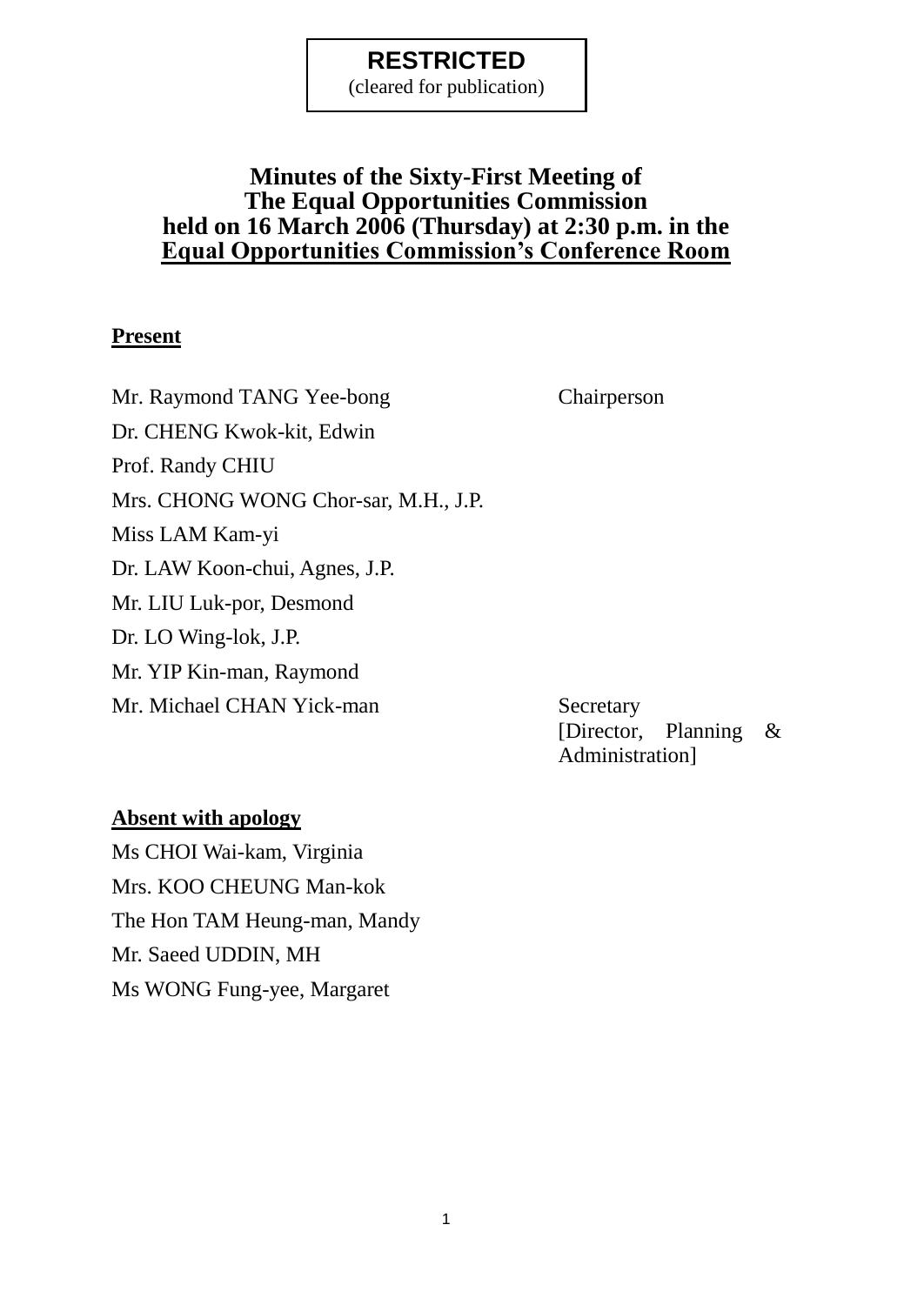(cleared for publication)

### **In attendance**

Mr. Joseph LI Siu-kwai Director, Operations Ms Betty LIU Jia-shin Head, Corporate

Mr. Ferrick CHU Chung-man Head, Policy & Research Mr. Herman POON Lik-hang Chief Legal Counsel Ms Mariana LAW Po-chu Senior Corporate

Ms Yvonne LAU Siu-yung Personal Assistant (Policy

Communications & Training

Communications Officer

Ms Fanny LEUNG Sui-ping Equal Opportunities Officer (Administration & Personnel)

Co-ordination)

## **I. Introduction**

1. The Chairperson (C/EOC) welcomed Members to the 61<sup>st</sup> EOC meeting.

2. Apologies for absence were received from Ms CHOI Wai-kam, Virginia, Mrs. KOO CHEUNG Man-kok, Christine, the Hon TAM Heung-man, Mandy, Mr. Saeed UDDIN and Ms WONG Fung-yee, Margaret.

3. C/EOC informed Members that a press conference had been scheduled after the meeting at 5:00 pm and invited Members to join if they wished.

#### **II. Confirmation of Minutes**

4. Minutes of the  $55<sup>th</sup>$  Meeting (Special Meeting),  $56<sup>th</sup>$  Meeting and the 59<sup>th</sup> Meeting (Special Meeting) held respectively on 1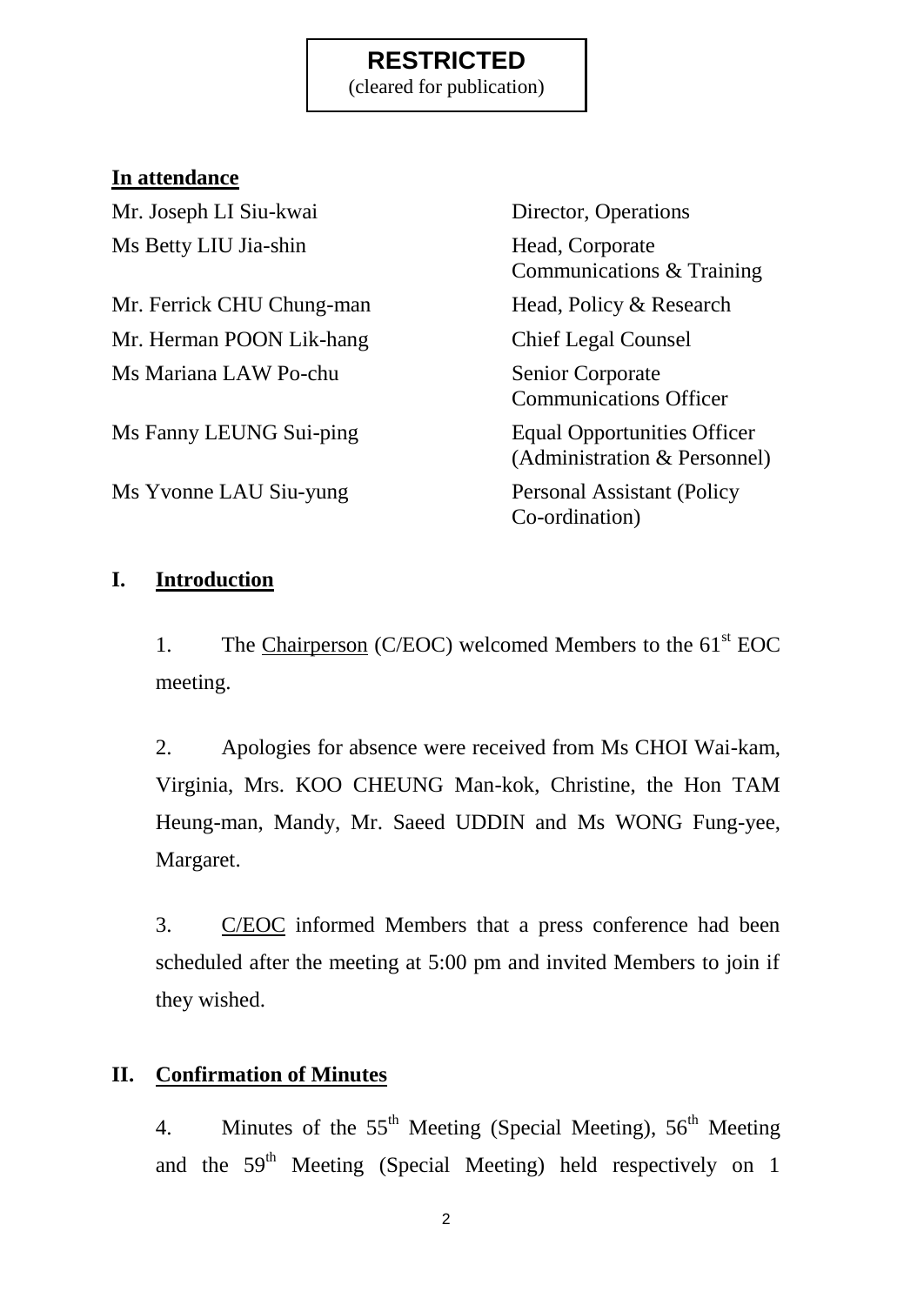(cleared for publication)

December 2005, 8 December 2005 and 12 January 2006 were confirmed without amendments.

5. Minutes of the  $57<sup>th</sup>$  Meeting (Special Meeting) held on 30 December 2005 were confirmed subject to a suggested insertion in the minutes to reflect the decision of the Board to have a press conference after each regular EOC Meeting.

[A copy of the amended page is attached at Appendix I.]

6. Regarding the minutes of the  $58<sup>th</sup>$  Meeting (Special Meeting) held on 6 January 2006, a number of Members proposed that (1) an elaboration to be made to paragraph 7 to reflect their views expressed at the meeting, that they agreed to the HAB proposal in principle, and (2) in the same paragraph that other Members agreed to the direction of splitting the Chairperson's post outlined in the paper. It was agreed that the minutes of the  $58<sup>th</sup>$  Meeting would be confirmed at the next meeting after amendments made.

[Post-meeting note: Revised minutes incorporating the suggested amendments have been issued to Members and a copy of the amended page is attached at Appendix II.]

7. C/EOC informed Members that the Summary of Discussions of the 58<sup>th</sup> EOC Meeting had not been put on EOC's website because some Members had requested further discussion on the draft summary of discussions of that meeting which were circulated to Members. C/EOC said that the original intention was, on a trial basis, to put on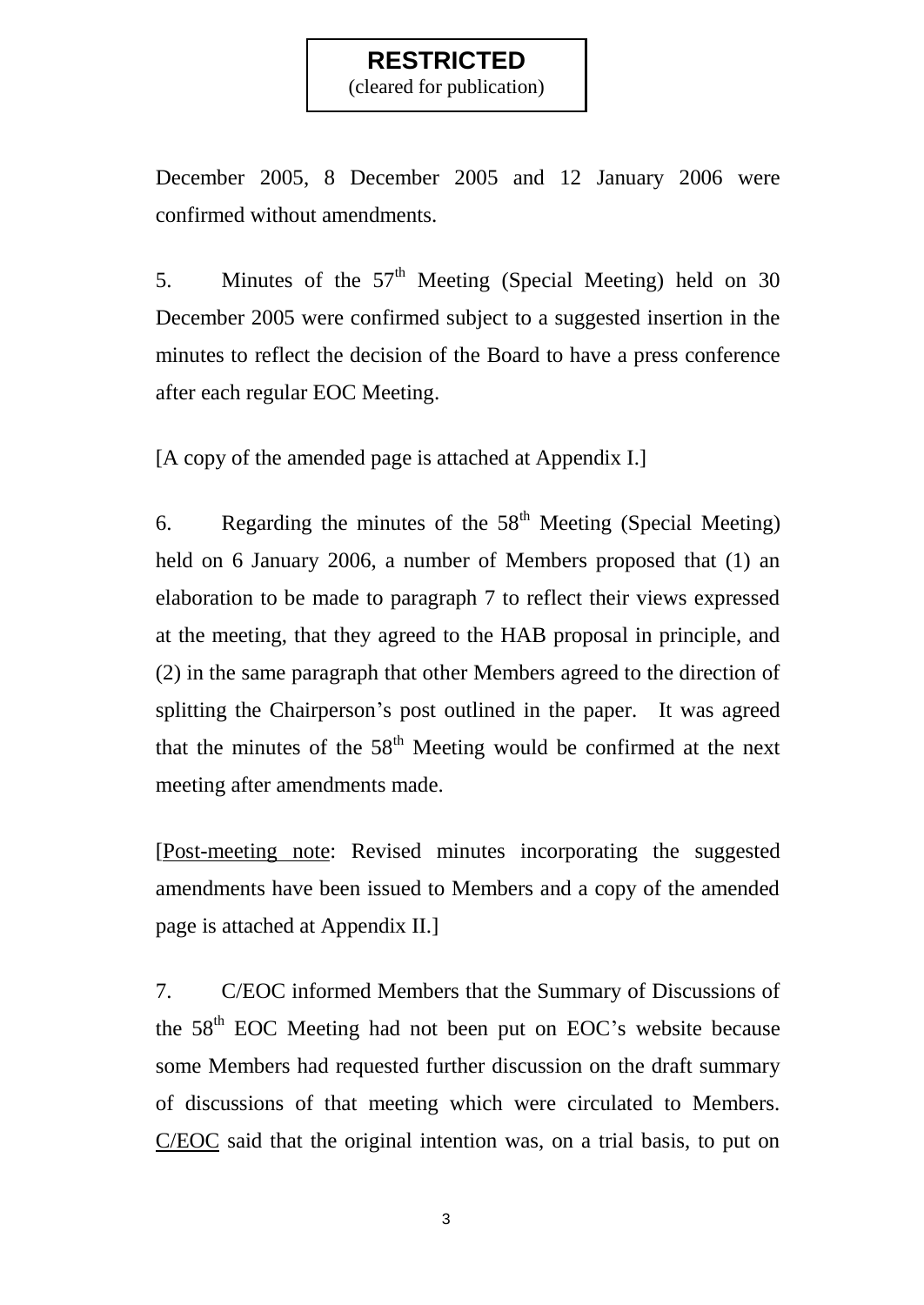(cleared for publication)

the EOC website a short summary to provide quick information to the public and staff; however, as there might be a need for further discussion which would delay uploading the summary until after discussion by Members at the next meeting at which time the minutes itself would be endorsed, C/EOC asked Members to consider whether uploading a brief summary should be made a permanent practice. After discussion, Members agreed to dispense with the practice of putting on the EOC website a Summary of Discussions and the minutes of meetings would be uploaded after endorsement by Members. For special issues discussed at the meeting which might be of interest to the public, they would be dealt with by means of press releases to be released as soon as possible.

8. A Member suggested that the meeting agenda should list out which meeting minutes would be confirmed for easy reference. This was agreed.

*[Mr. Desmond LIU left the meeting temporarily at this point.]*

## **III. Matters Arising**

#### **Proposal by the Home Affairs Bureau (HAB) on separating the posts of the EOC Chairperson and the Chief Executive Officer**

(Paragraphs 3 & 13 of the minutes of the  $58<sup>th</sup>$  meeting held on 6 January 2006)

9. DPA informed Members that HAB proposed to meet and discuss with Members at the next EOC Meeting to be held on 15 June 2006 regarding HAB's submission to the LegCo's Home Affairs Panel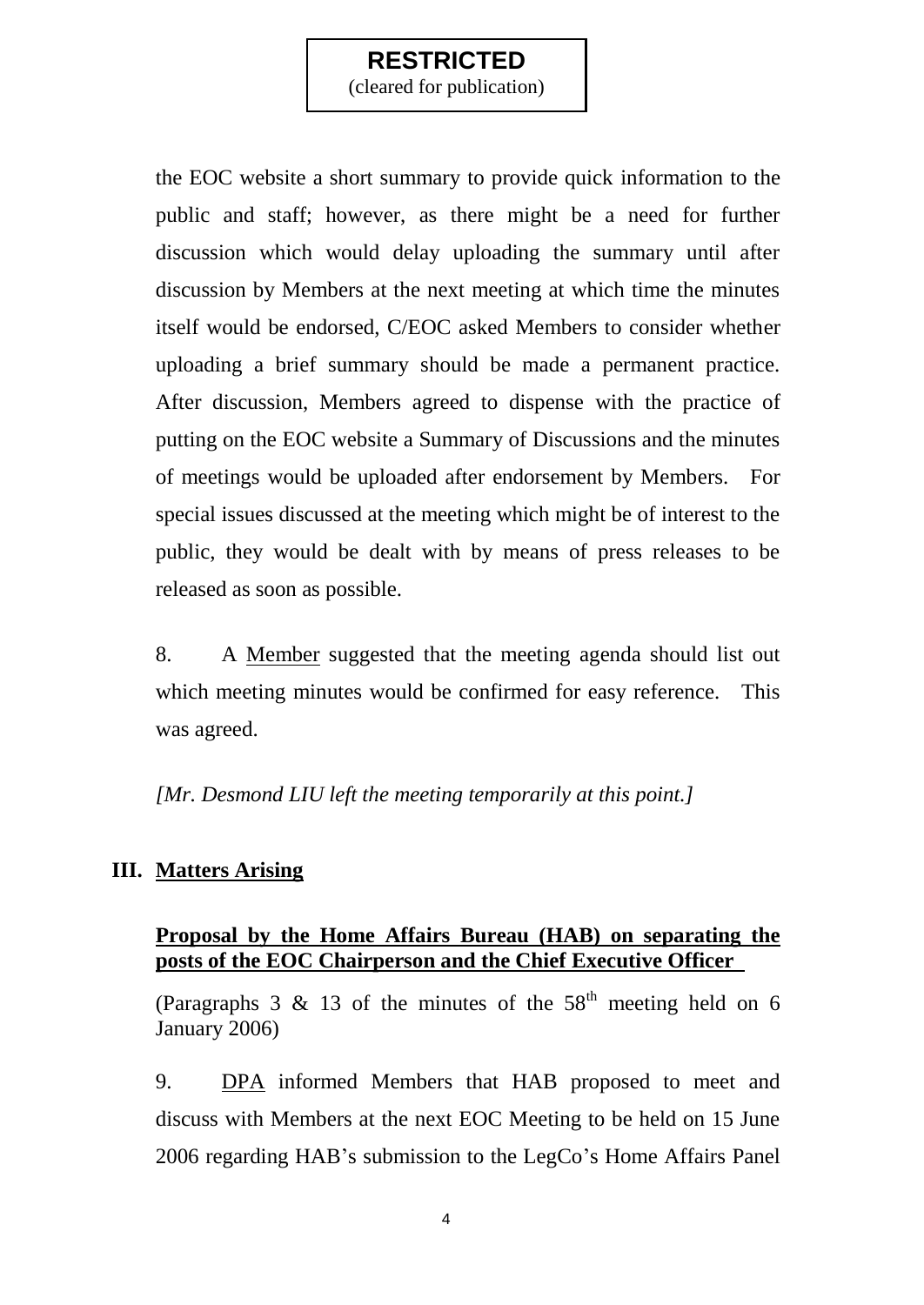(cleared for publication)

on this subject.

## **IV. New Agenda Items**

**EOC Corporate Statement of Values, Strategies and Objectives** (EOC Paper No. 2/2006; Agenda Item No. 3)

10. C/EOC explained that the purpose of the paper was to formalize what had already been in practice. The Corporate Statement also intended to provide a framework for respective functional division/unit to develop their annual work plan. C/EOC invited Members for views.

11. A Member appreciated the work done by staff and suggested that work plans for 06/07 be included and reference be made to the relevant recommendations of the review reports.

## *[Mr. Desmond LIU returned to the meeting.]*

12. A couple of Members thanked the EOC Office for preparing a useful paper for laying the foundation for discussion. Members suggested that certain terminology used in the paper might need to be reviewed, for clarity purposes.

13. Members also confirmed that the proposed work plans as stated in paragraph 11 could be reviewed by the EOC committees and the Board would only need to be kept informed once they had been worked out.

14. A Member suggested that the Corporate Statement being a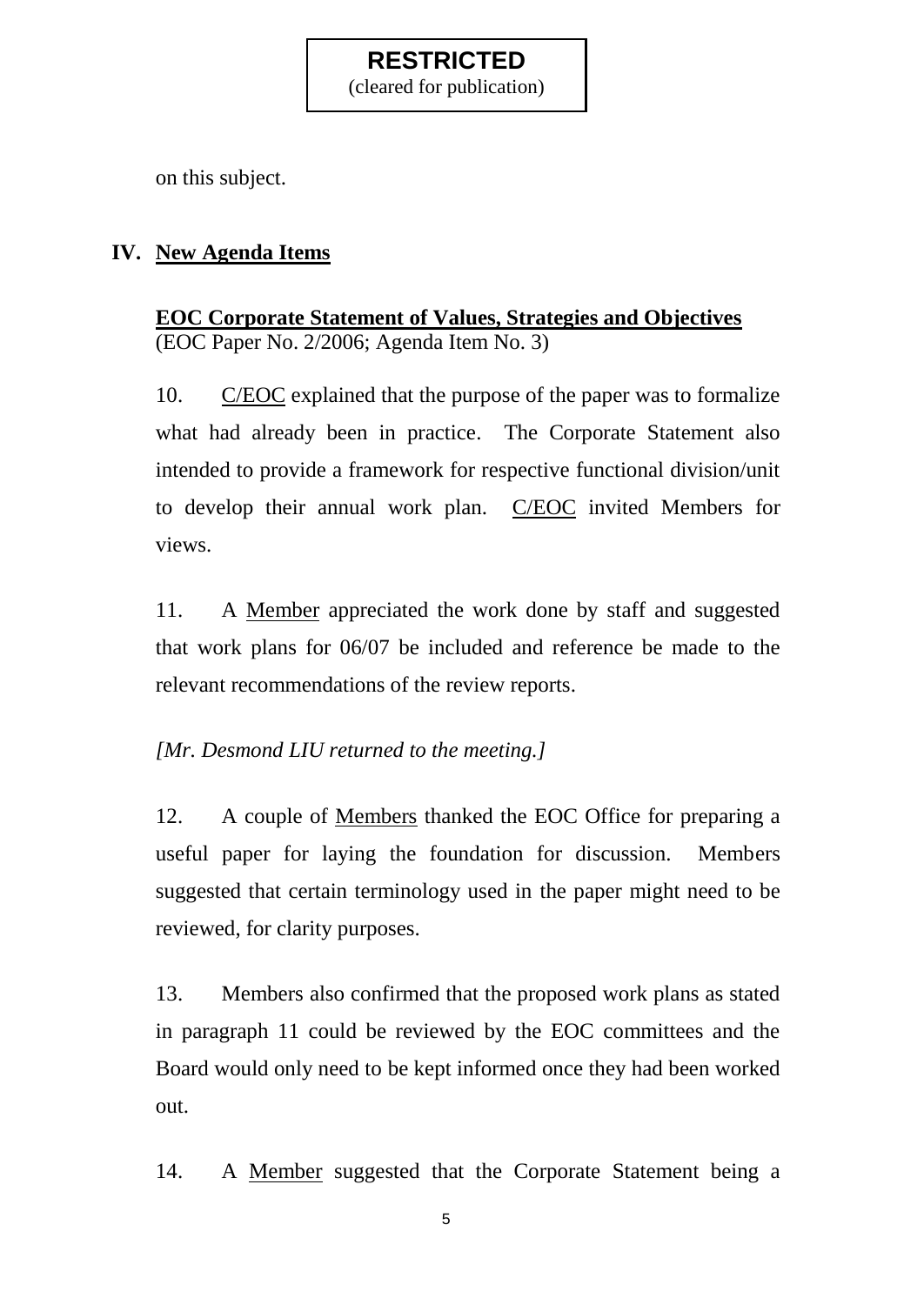(cleared for publication)

foundation of EOC's operation should include its Vision, Mission and Values and suggested that a paragraph should also be added at the beginning to describe EOC's status as a statutory body and its remit. This was agreed.

15. Discussions ensued and the meeting agreed that the Corporate Statement would be further reviewed and uploaded onto the EOC website upon finalization and endorsement by Members.

16. A Member suggested that Members could give some thoughts to have a  $10^{th}$  EOC Anniversary function and to launch a series of programmes and events. She further suggested that the move to the new office location could mark the beginning of the  $10<sup>th</sup>$  Anniversary Year and the theme could be "Review and Looking Ahead" (回顧與前 瞻). Another Member agreed that there should be a basket of activities to highlight EOC's achievements in the past ten years and major initiatives, going forward. The EOC Office would give consideration on this and would get back to Members with suggestions.

#### **Amalgamation of the Community Participation and Publicity Committee and Public Education and Research Committee** (EOC Paper No. 3/2006; Agenda Item No. 4)

#### *[Ms LAM Kam Yi left the meeting at this point.]*

17. C/EOC briefly went through the paper and invited comments from the two Sub-committee Convenors, Professor Randy CHIU and Dr. LO Wing-lok and other Members. Members agreed with the recommendation of the EOC Office that the terms of reference of the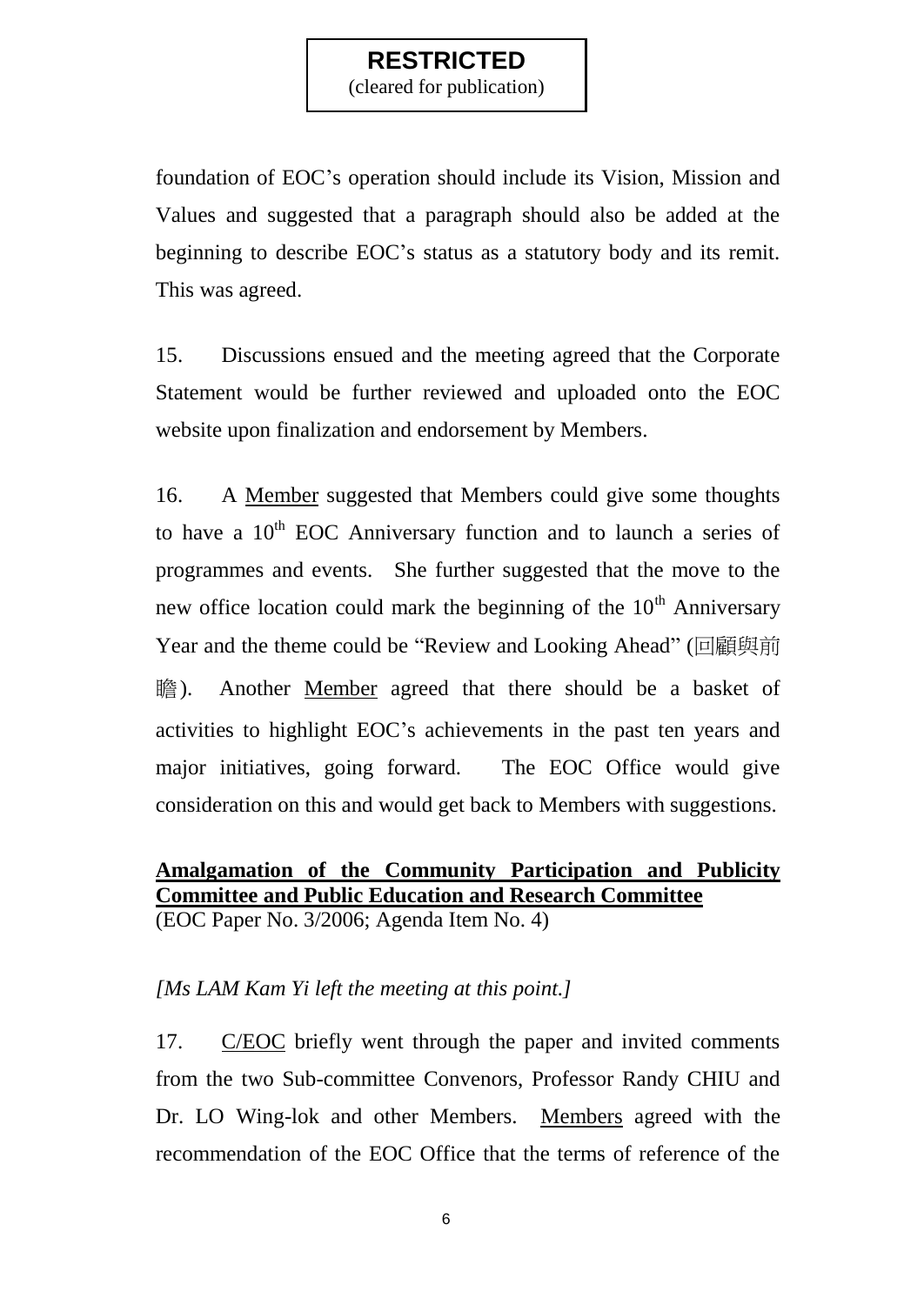(cleared for publication)

two committees were quite distinct. Take into account both current and anticipated future work programmes related to the two Committees, the meeting agreed that the two Committees should remain separate.

### **Six-monthly Review of EOC's Work between July-December 2005** (EOC Paper No. 4/2006; Agenda Item No. 5)

18. A Member enquired about the security measures adopted on "revamp of computerized Case Management System (CMS)", as the development work was carried out by contractors. DPA informed that the contractor had signed a confidentiality agreement to keep all data accessed strictly confidential, and EOC could take legal action for non-compliance. On project development, it was a closed network, and no persons could access data from outside of the EOC. Furthermore, future maintenance work would be undertaken by EOC staff which further reduced the risk of data being handled by outsiders.

## *[Ms LAM Kam Yi returned to the meeting.]*

19. In response to a question from a Member, C/EOC confirmed that EOC had made reference to the privacy ordinance in handling confidential personal data. He also confirmed that data in the CMS would only be put up in EOC's internal intranet and access rights for officers were drawn up on a need basis and each case officer could only have access to his/her own case files.

20. A Member enquired about the progress of EOC's application to the Court to be Amicus Curiae in an appeal proceedings concerning Sexual Orientation Discrimination in the Crimes Ordinance buggery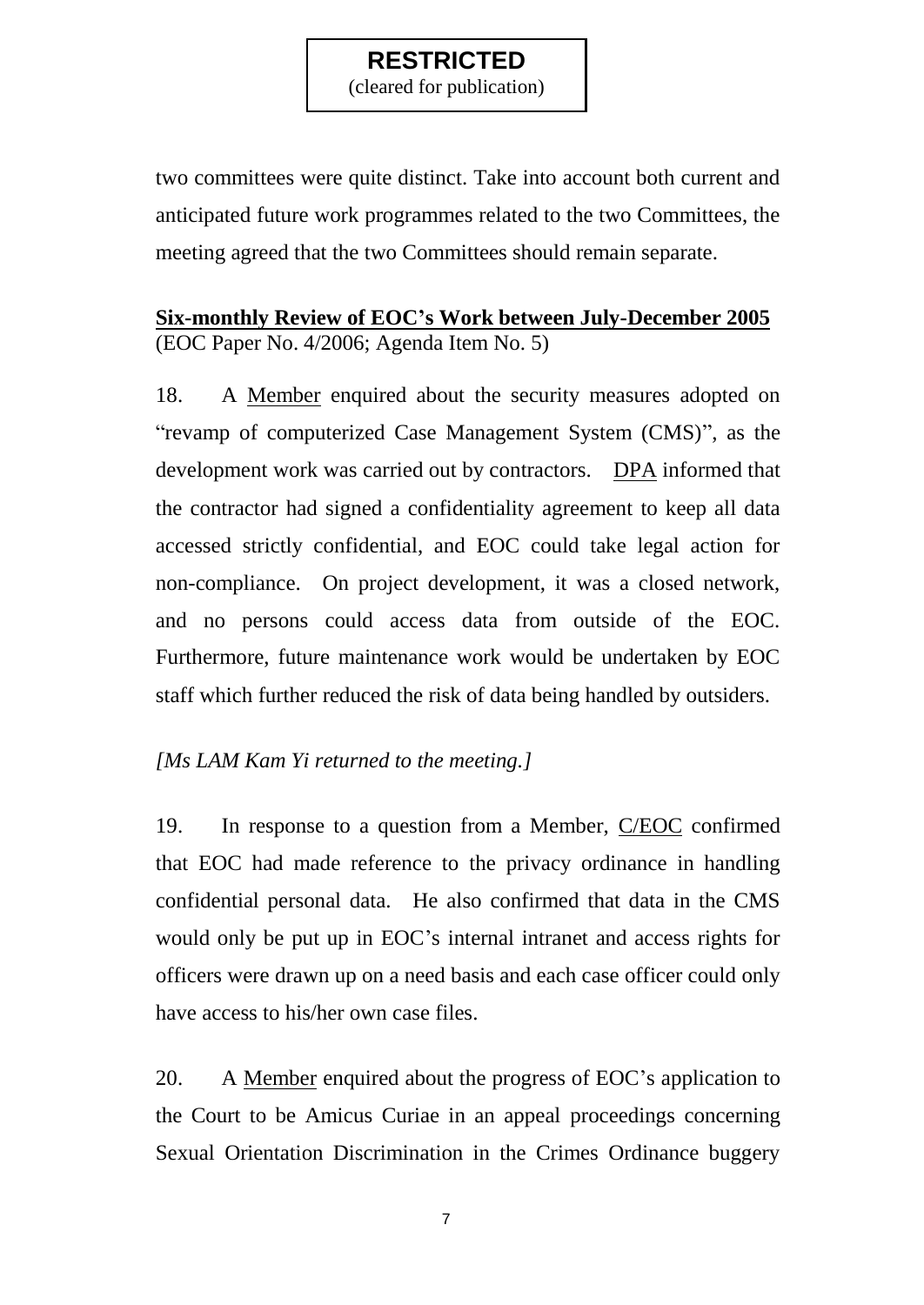(cleared for publication)

provisions. CLC informed that the Court's decision was still awaited. Members would be informed once a decision had been reached.

# *[Professor Randy CHIU left the meeting temporarily.]*

[Post meeting note: Members have been informed that the Court has granted EOC's application to act as Amicus Curiae in the court case.]

**Reports of the Legal & Complaints Committee, Community Participation & Publicity Committee, Public Education & Research Committee and Administration & Finance Committee**  (EOC Paper No. 5/2006; Agenda Item No. 6)

21. Members noted the paper.

#### **Members' Duty for Upholding Confidentiality**

(EOC Paper No. 6/2006; Agenda Item No. 7)

22. C/EOC informed that this issue arose during the recent recruitment of senior staff of the EOC. As explained in EOC Paper 6/2006, Members who were on the selection boards at the time signed a confidentiality agreement as a result of certain media reports regarding the recruitment. The confidentiality agreement applied only to the proceedings of the selection boards.

23. A question was since raised by a Member who was on the selection boards as to whether it was necessary to have all Members sign a confidentiality agreement pertaining to all EOC confidential matters.

24. A Member was of the opinion that whether Members signed a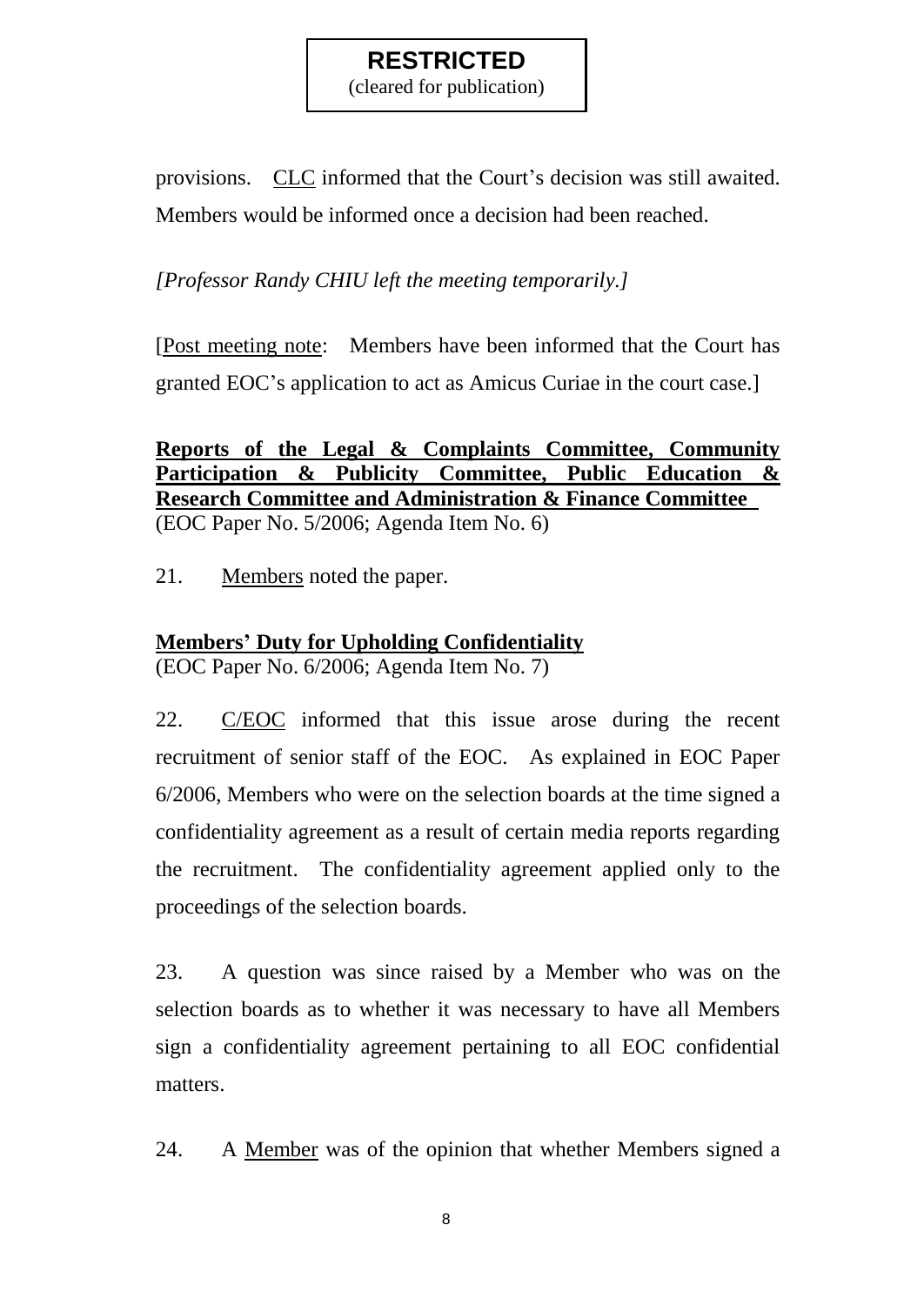(cleared for publication)

confidentiality agreement or not, they had a duty, both expressed and implied, to uphold confidentiality.

25. Another Member enquired whether staff members of EOC had to sign such an agreement. DPA confirmed that all staff had to sign a confidentiality agreement on taking up employment and on contract renewal. The obligation created by the Agreement would survive the termination of the employee's employment.

26. After discussion, Members agreed that since Members had already formerly endorsed EOC's "Procedures for Meetings and Related Matters" which included the need for Members to uphold confidentiality, there was no need for Members to additionally sign a confidentiality agreement at this point.

#### **Any Other Business**

27. C/EOC informed Members that the office would be relocated over the weekend of March  $25<sup>th</sup>$  and  $26<sup>th</sup>$  to the new office in Taikoo Shing with most of the existing furniture and some fixtures also moved to the new office and business would commence from Monday, the  $27<sup>th</sup>$ in the new premises.

28. DPA, in following up on the proposed Milestone Year events, suggested arranging a special meeting for brainstorming on ideas. He also suggested to produce a booklet on EOC's work and achievements to commemorate the occasion. A Member suggested holding a large scale conference on topical issues in September / October 2006 and to produce a T.V. episode on EOC's work to mark the occasion. It was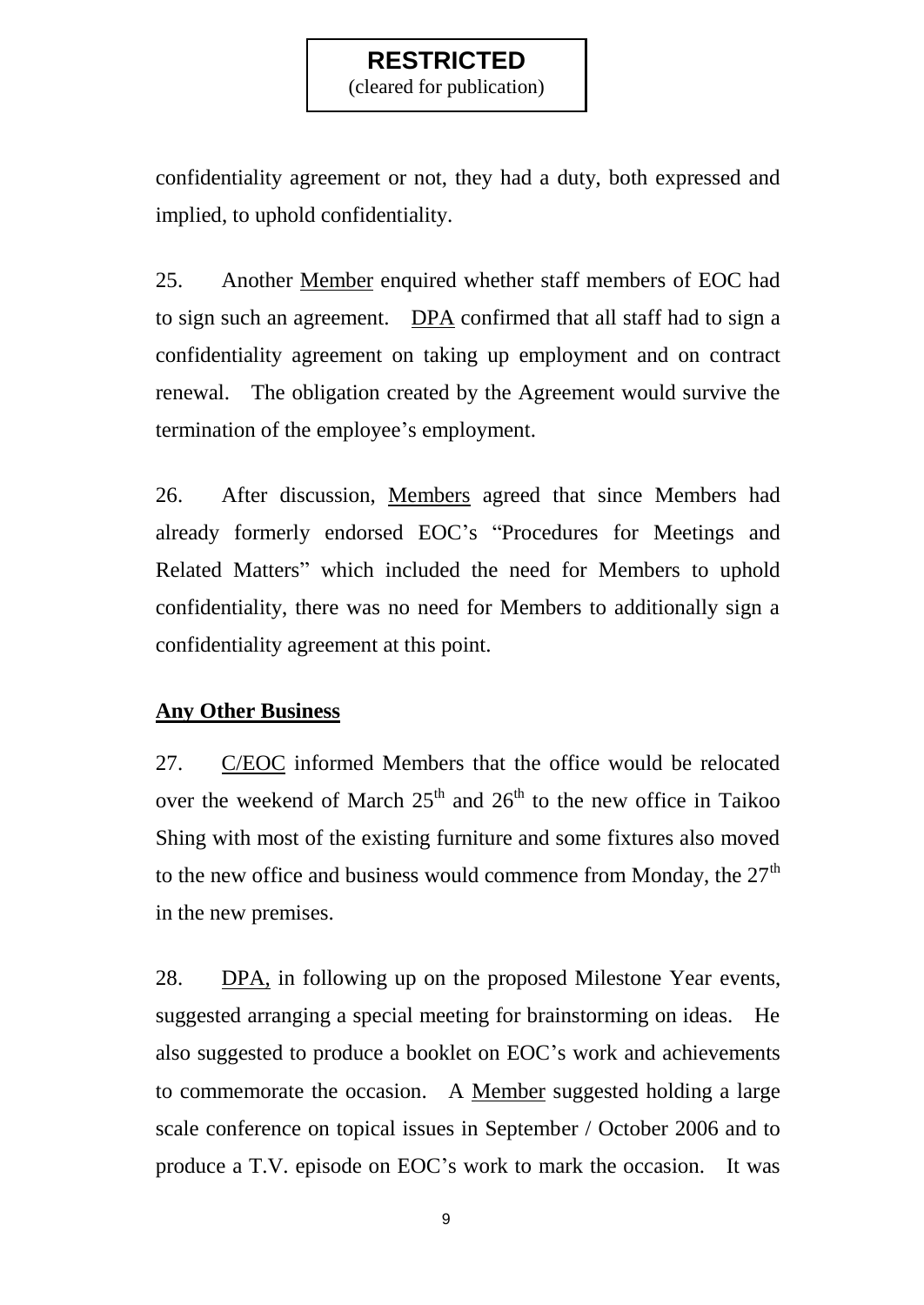(cleared for publication)

agreed that the matter be raised at the next Public Education and Research Committee meeting.

## **VI. Date of Next Meeting**

29. The next meeting would be held on 15 June 2006 (Thursday) at 2:30 p.m.

30. There being no other business, the meeting was adjourned at 4:30 p.m.

*Equal Opportunities Commission (Minutes confirmed by the EOC at its meeting in June 2006)*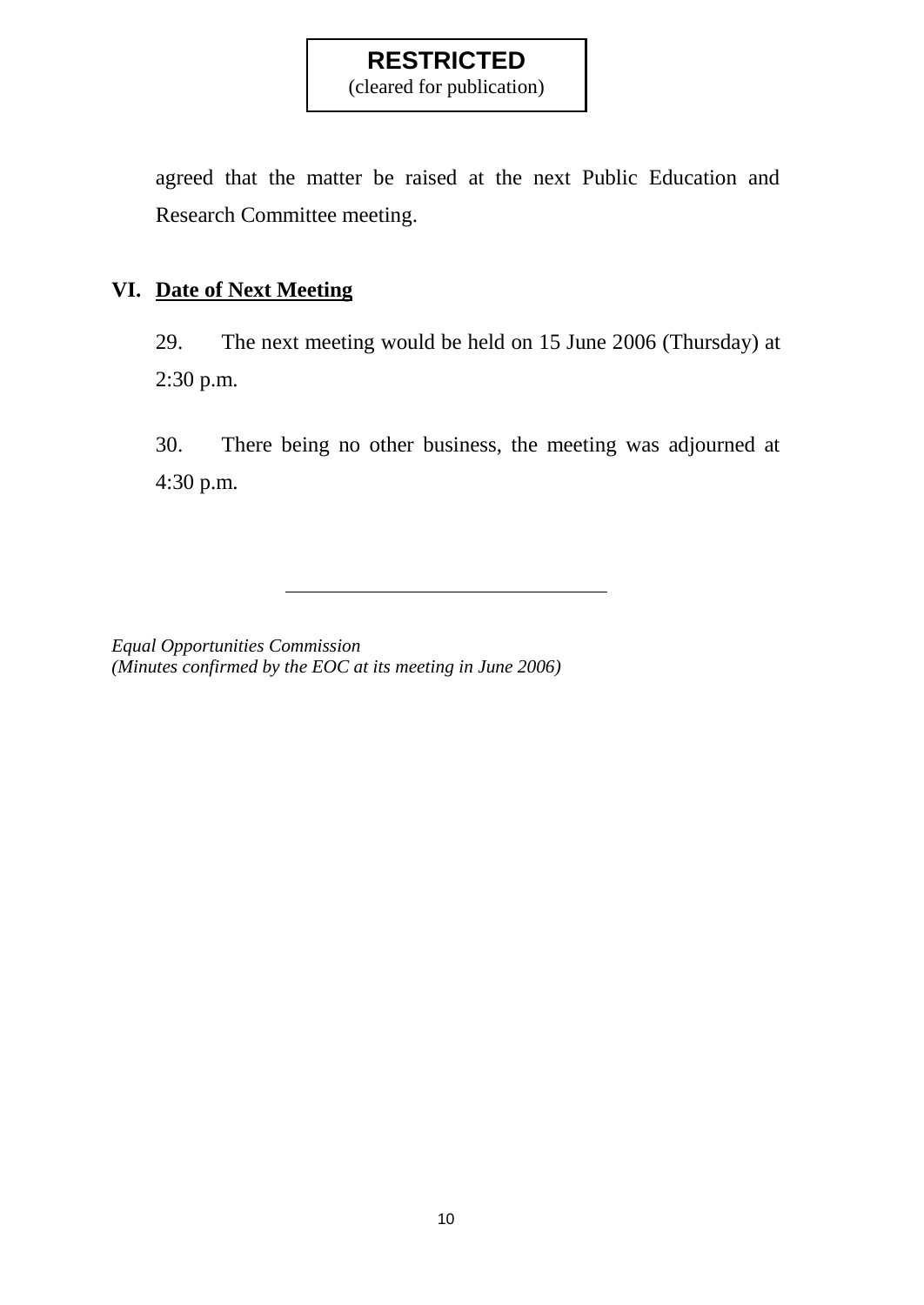(cleared for publication)

**Appendix I**

# **Paragraph 7 of Minutes of the 57th (Special) Meeting of the EOC amended as follows:-**

7. To improve transparency, Members agreed that, subject to the protection of personal and confidential data, confirmed minutes of EOC meetings would henceforth be placed on EOC's Internet for access by the public. The minutes should be concise and major views and decisions to be included. Members also discussed the viability of preparing a short summary to provide quick information to the public and staff. As a trial exercise, it was agreed that preceding the issue of confirmed minutes, consideration should also be given to provide brief summary of discussions at the meeting, after confirmation received from Members, on EOC's website, as soon as possible. **The meeting also agreed that a press conference after each regular EOC Meeting would be conducted from 2006 onwards, to enhance the communication with the media.**